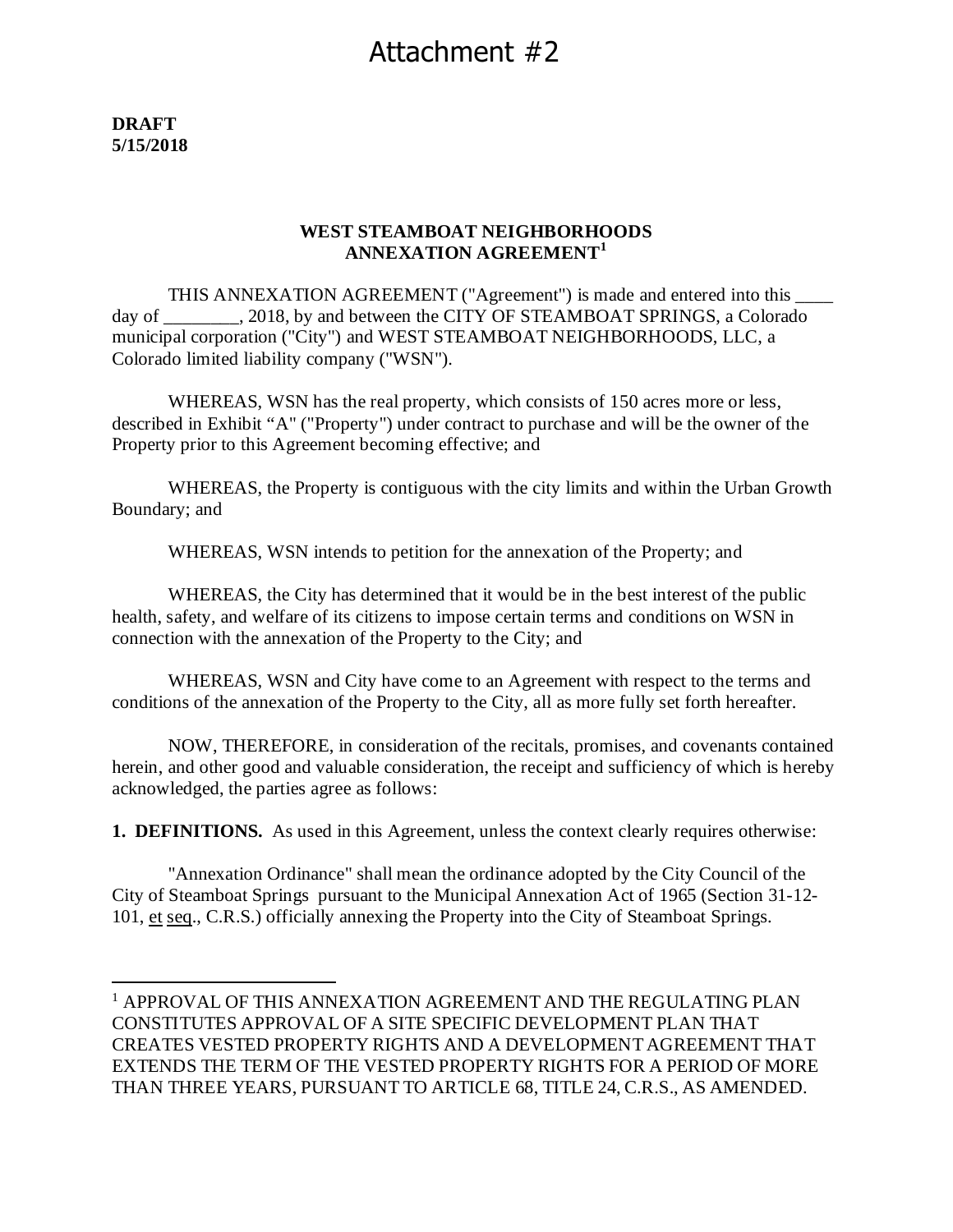"Applicable City Ordinances" shall mean all ordinances of the City which regulate the development, subdivision and use of the Property, as in effect from time to time.

"CPI" shall mean the Consumer Price Index, Denver Urban / All Items.

"Development Fee Deed of Trust" shall mean a deed of trust given by WSN to the City for purpose of securing the payment of the water firming fund and transportation firming fund contributions. The Development Fee Deed of Trust shall serve as a trigger so that the title company, in order to secure the release of the Development Fee Deed of Trust, will collect such contributions on behalf of the City, as it would on behalf of a conventional lender. The Development Fee Deed of Trust is attached as Exhibit H.

"Gateway Deed Restriction" shall mean a deed restriction providing that: a) homes or units that are sold shall be owned and occupied by at least one person who works a minimum of thirty (30) hours per week in Routt County; b) an owner may elect not to occupy the home for a period of one year every five (5) years so long as the home is occupied by a person who works a minimum of thirty (30) hours per week in Routt County, **including such additional provisions** relative to retirement and disability as the City may approve; c) homes or units that are owned by the City, the Yampa Valley Housing Authority, WSN or a private party approved by the City may be leased so long as the home or unit is occupied by a person who works a minimum of thirty (30) hours per week in Routt County and, relative to retirement and/or disability, meets City approved rules; and, d) the deed restriction shall be administered by the Yampa Valley Housing Authority or such other party, including the City itself, as may be designated by City. The Gateway Deed Restriction shall be subordinate to any: i) conventional and/or private equity vertical construction financing on not to exceed twenty-six (26) units at any given time; and ii) purchase money financing. See Gateway Deed Restriction attached as Exhibit C.

"HOA" shall mean the West Steamboat Neighborhoods homeowners association.

"Property" shall mean that certain real property described on the attached Exhibit A**.** 

**"**Regulating Plan" shall mean document which establishes density, uses, patterns, open space and parks, and primary streets and their general locations within the Property, to be approved by the City pursuant to the requirements and procedures set forth in the TND Standards in effect as of the date this annexation becomes effective.

"Transportation Firming Fund" shall mean a fund to be administered by the City and used for offsite transportation and Core Trail engineering, right of way acquisition, permitting and construction.

"Traditional Neighborhood Development ("TND Standards"): Those sections of the Applicable City Ordinances providing standards and requirements for subdivision and/or development in the "Traditional Neighborhood Design," (TND District) with street types as set forth in Exhibit F, the Steamboat 700 Form-Based Code, Chapter 6, Street and Circulation Standards, excluding the Street and Circulation Regulating Plan ("Chapter 6"). In the event of a conflict between street and circulation standards in the Applicable City Ordinances and Chapter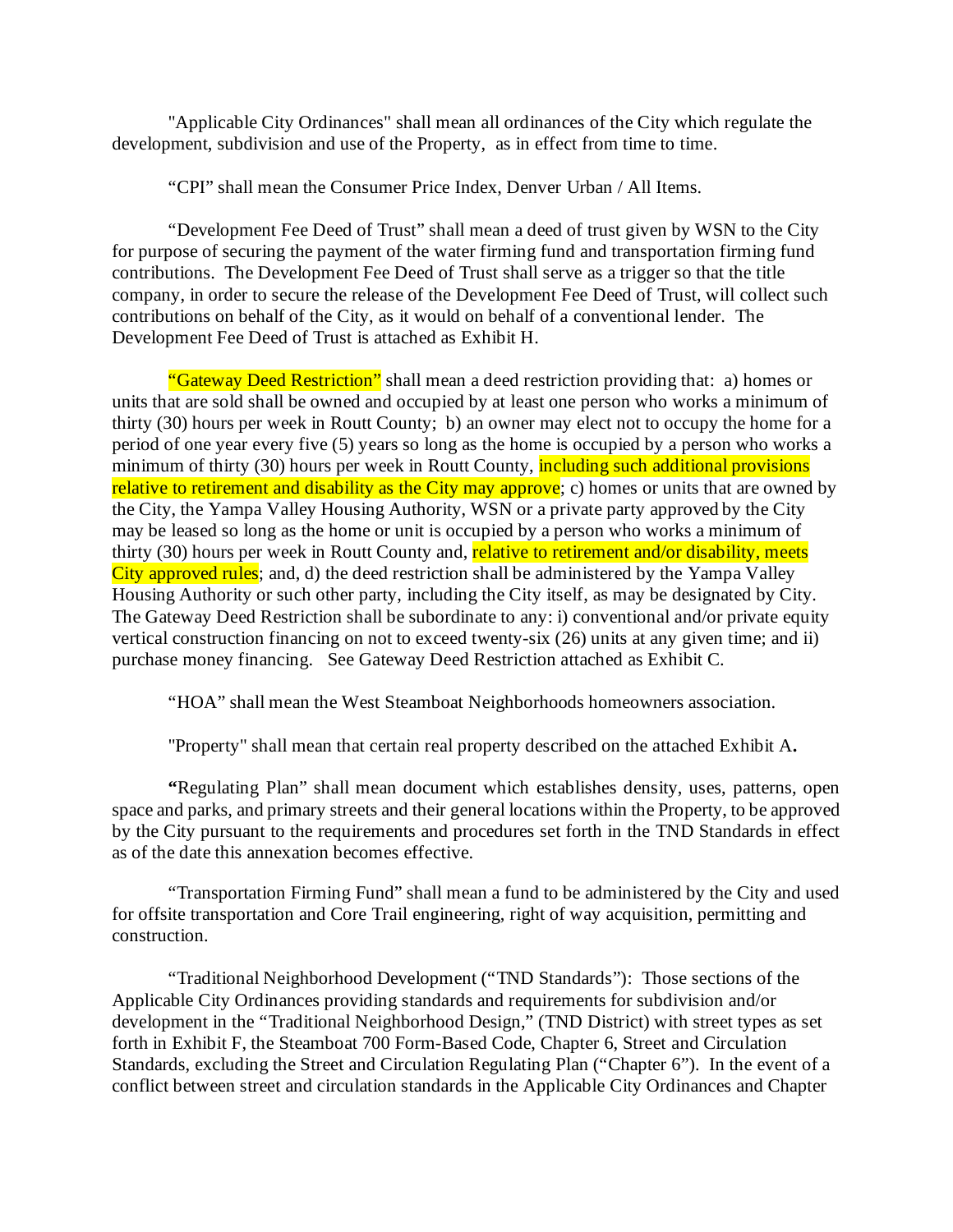6, Chapter 6 shall prevail. Collectively, the foregoing shall be referred to as the "TND Standards".

"Water Firming Fund" shall mean a fund to be administered by the City and used for water engineering, rights acquisition, storage, permitting and/or infrastructure construction.

**2. DEVELOPMENT**. Upon the annexation to the City, development of the Property shall conform in all respects with the Applicable City Ordinances.

# **3. PROPOSED USE OF AND RESTRICTIONS ON THE PROPERTY**.

3.1 **Zoning, Land Use and Development Review.** The Property shall be zoned "Traditional Neighborhood Design" ("TND District") immediately following annexation and development then reviewed pursuant to the TND Standards. Simultaneously with its application for zoning of the Property to TND, the Developer will submit and the City will review a Regulating Plan for the Development pursuant to the TND Standards.

3.2 **General Plan of Development**. West Steamboat Neighborhoods (WSN) shall generally consist of three neighborhoods – Gateway, Slate Creek, and Emerald – consisting of approximately 450 homes – together with grocery store or similar use abutting Hwy 40 and neighborhood commercial within the Gateway Neighborhood. All three neighborhoods shall have traditional neighborhood patterns consistent with the TND Standards. See Exhibit B, WSN Concept Plan and Unit Mix.

**3.3 Gateway.** Construction shall begin with Gateway. Gateway may consist of approximately: 198 homes, of which 158 (80%) shall be subject to a local's deed restriction (the "Gateway Deed Restriction") and 40 (20%) shall be unrestricted market units. The Gateway Deed Restriction, set forth in Exhibit C shall be recorded in conjunction with sale of the home and be subordinate to: a) any conventional or private equity construction financing on not to exceed twenty-six (26) units at any given time; and b) any purchase money or home equity mortgage financing. One Hundred Eight (108) of the 158 homes subject to the Gateway Deed Restriction shall be in the unit mix and with the targeted pricing set forth in Exhibit D, Gateway Unit Mix. Fifty (50) of the 158 homes subject to the Gateway Deed Restriction shall be, subject to WSN architectural review and control, built and sold by the Yampa Valley Housing Authority on land contributed by WSN pursuant to the Yampa Valley Housing Authority Contribution Agreement attached hereto as Exhibit E. WSN's obligation is to contribute land to the Yampa Valley Housing Authority and WSN shall not be responsible for building units on the contributed land. In addition, the Yampa Valley Housing Authority homes shall be part of the HOA and responsible for its fair share of HOA operating expenses.

3.4 **Slate Creek Neighborhood**. Slate Creek Neighborhood shall consist of approximately One Hundred Forty-Five (145) homes. WSN shall set aside twelve (12) acres for dedication to the Steamboat Springs School District for construction of an elementary school.

3.5 **Emerald Neighborhood.** Emerald Neighborhood shall consist of approximately One Hundred Seven (107) homes.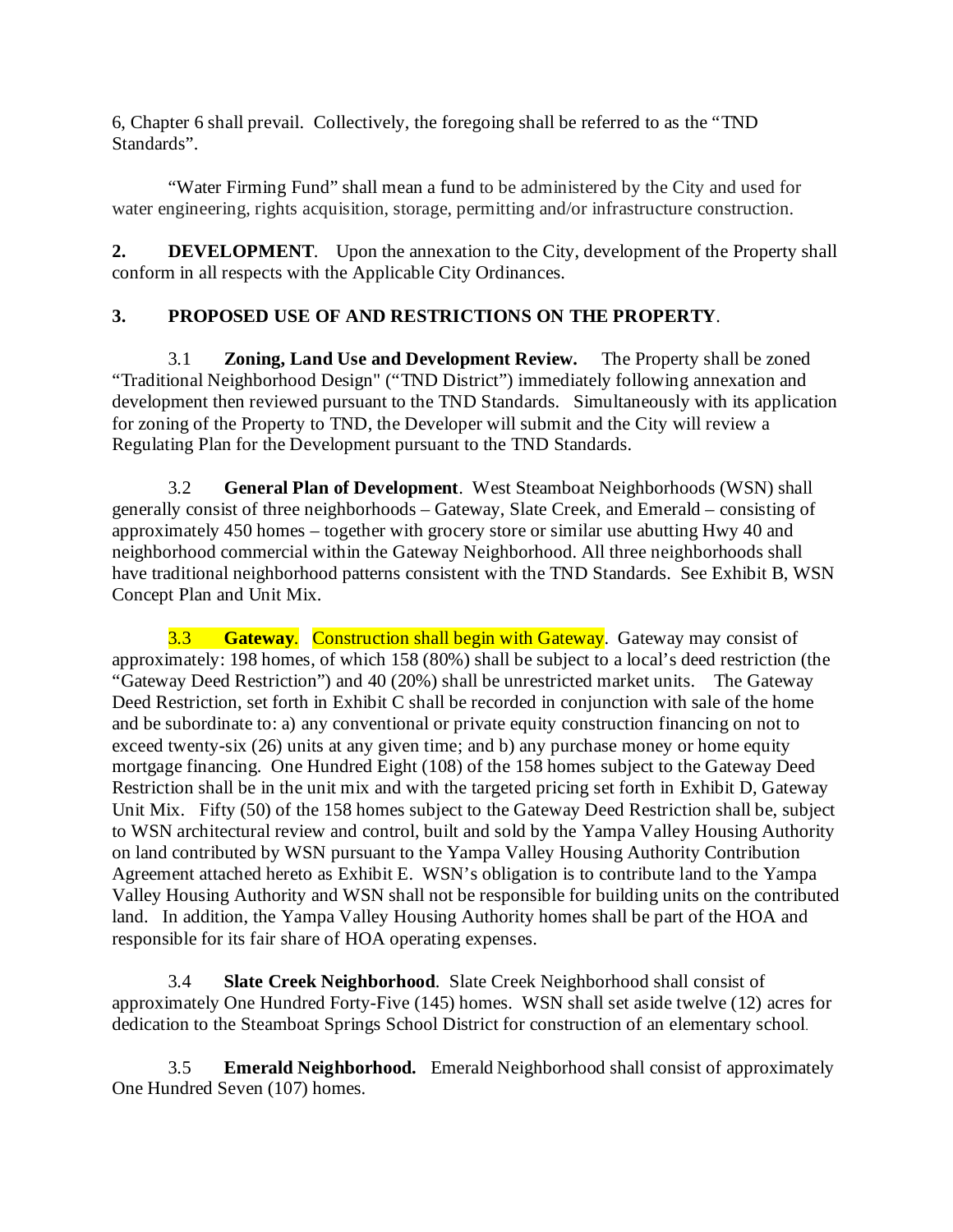3.6 **Home / Unit Allocation and Timing** Homes / Units may be shifted between the three neighborhoods during the development approval process and WSN may, from time to time in response to changing market conditions, seek to amend the general plan of development consistent with the Applicable City Ordinances. Construction of the Slate Creek and Emerald Neighborhoods may commence at any time after Gateway Neighborhood construction has commenced.

### **4. Real Estate Transfer Assessment**

4.1 The Developer shall impose upon the entirety of the Property a private covenant imposing a real estate transfer assessment of one percent (1%) on the gross sales price on the sale of any home and/or residential unit (the "Real Estate Transfer Assessment"), substantially in the form attached hereto as Exhibit F. Transfers of portions of the Property, including individual homes, residential units and/or lots, as between WSN, WSN affiliated entities, the Yampa Valley Housing Authority and/or the Steamboat Springs School District shall be exempt from the Real Estate Transfer Assessment. In the event the Real Estate Transfer Assessment is determined to be invalid, then in such event WSN shall provide an alternate mechanism ("RETA Alternate") to recover normal and customary costs incurred by the City to provide the Property City services typically provided within City limits, including but not limited to police, fire, road maintenance and other City services typically provided within the City limits (the "City Services"), the RETA Alternate being subject to City approval which approval shall not be unreasonable withheld.

4.2 The revenue from imposition of the Real Estate Transfer Assessment, or if applicable RETA Alternate, shall be paid directly to the City for the provision of City Services to the Property.

4.3 The Property will not be subject to any further real property taxes except as may be uniformly charged against all real property located within the City. In the event that the City institutes real property taxes on real property located within the City and such real property taxes apply to the Property and accrue to the general fund which provides City Services, then in such event the Real Estate Transfer Assessment, or if applicable RETA Alternate, on any portion of the Property shall permanently cease and the City shall continue to provide City Services to the Property.

## **5. UTILITY SERVICE AND PUBLIC IMPROVEMENTS**.

5.1 **Extensions of Utility Services and Public Improvements**. WSN shall pay all costs for the design and construction of all public improvements and utility services necessary to serve the Property, including, but not limited to, roads, curbs, gutters, sidewalks, sanitary and drainage sewers, water, street lights, electricity, telephone, gas, and cable television service, in accordance with applicable City or public utility company standards and specifications. WSN shall dedicate to the City and applicable public utility companies without charge, free and clear of all liens and encumbrances, those easements and rights-of-way necessary for installation and maintenance of said utility lines and other public improvements, including public streets and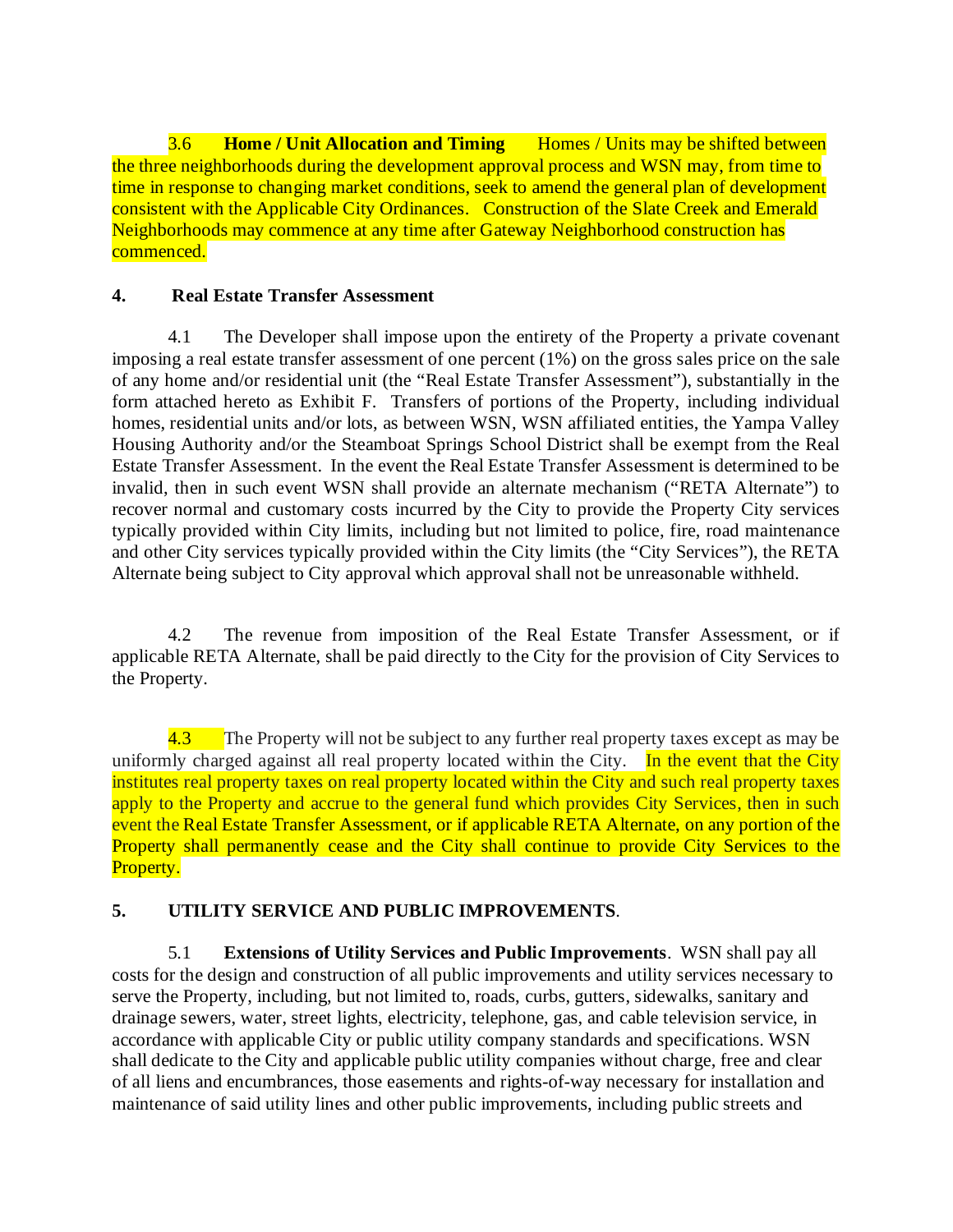trails, and in addition shall convey the public improvements to the appropriate entity upon completion and acceptance of the improvements.

5.2 **Reimbursement For Improvements**. The Parties agree that WSN shall be entitled to reimbursement of certain costs of construction of certain public water, as described in Paragraph 6(c), and Hwy 40 and Slate Creek Road intersection improvements, as described in Paragraph 10(b). The City agrees that it will require, as a condition of annexation and/or development of any portion of the West Steamboat Area Plan adopted June 19, 2006 (the "Benefited Property") that WSN will be reimbursed by the developer of such portion of the Benefited Properties a proportionate share of the cost of such dedication or infrastructure which serves a Benefited Property. The proportionate share shall be reasonably determined by the City Council at the time of and as a condition of annexation of a Benefitted Property based upon, without limitation, the benefits received by the Benefited Property, the cost savings to the Benefited Property by WSN's making of a land dedication, and/or construction of the additional infrastructure, the respective size of the Benefited Property served, physical condition of the infrastructure, prior pro rata allocation to other Benefited Properties of the use of the land dedication or infrastructure, length and capacity of utilities and roadways infrastructure used by the Benefited Property, and the benefit to WSN of such infrastructure. Nothing in this Paragraph shall prohibit WSN from making application to the City pursuant to the requirements of the City's reimbursement ordinance for reimbursement of expenses not otherwise reimbursable under this Paragraph.

5.3 **City Provision of Services**. Upon the extension of utility services and public improvements as provided for in Paragraph 5.1 above and acceptance by the City of the utility services and public improvements to be dedicated to the City, the City shall make available and provide all City provided utilities and services to the Property and Units or other improvements served by such utility services and public improvements on the normal and customary basis as such utilities and services are provided and for the normal and customary charges for such utilities and services, except as such charges may be waived by the City as hereinafter provided. Notwithstanding, the City's commitment to provide such utility services and public improvements shall not extend beyond the vesting term provided in Paragraph 11(b), or any future extension of such term.

## **6. WATER.**

- 6.1 **WSN Contributions.** WSN shall contribute:
	- (a) Onsite infrastructure as required by the Municipal Code to serve the WSN including water mains, service lines, valves, hydrants, and other necessary appurtenances.
	- (b) Prior to issuance of a building permit for the first (1st) home / unit, unless a delay is approved by the Director of Public Works, WSN shall cause to be installed pressure relief valves and boosters as may be required to serve the Property.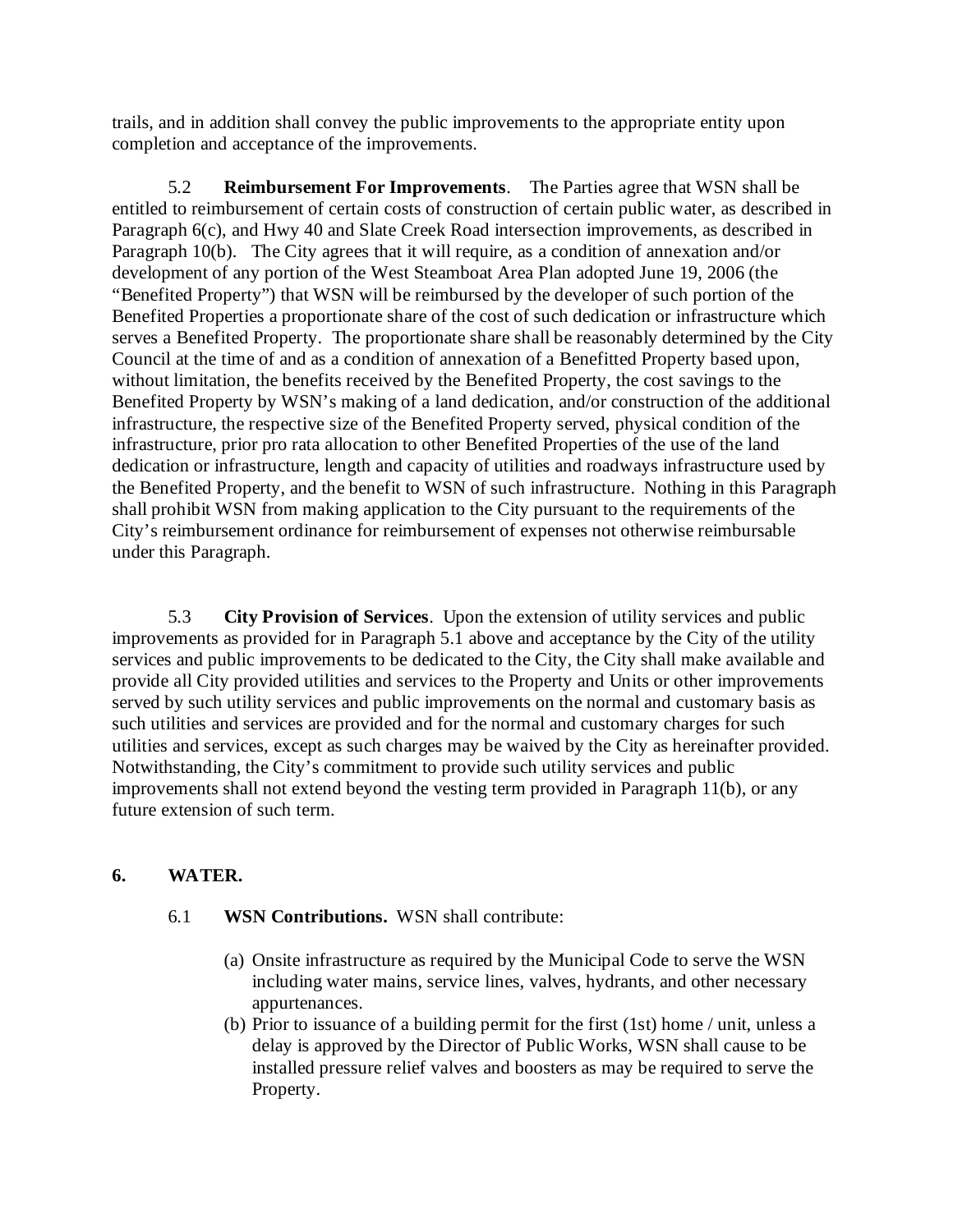- (c) Prior to issuance of a building permit for the first  $(1<sup>st</sup>)$  home / unit, unless a delay is approved by the Director of Public Works, WSN shall cause to be installed, as may be reasonably approved by the Director of Public Works, a secondary 12" water line approximately 2,500 feet along Hwy 40, adequate water service extension through the Overlook property, onsite water tank, or some combination thereof.
- (d) Standard Water Tap Fees All homes / units shall pay standard water tap fees, such amounts due prior to issuance of a building permit as provided in the Applicable City Ordinances.
- (e) Water Firming Fund Contribution All homes not subject to the Gateway Deed Restriction shall pay to the Water Firming Fund an amount initially equal to \$16,000 per home / unit, such amounts due upon closing of the sale of the home / unit. The payment of such amount shall be secured by the Development Fee Deed of Trust. The amount shall be adjusted annually by the CPI.
- (f) The Property, within the current approved scope, will not be subject to any further water dedication requirements (or fee-in-lieu of dedication) as a condition of any City approval, including the City's water dedication policy, adopted as Section 25-77 of the Municipal Code during the vesting term provided in Paragraph 11(b), or any future extension of such term. .

6.2 **Water Adequacy**. The City shall, upon receipt of the Regulating Plan showing densities and uses, make a positive adequacy determination pursuant to C.R.S. §29-20-304 provided that demands are substantially equivalent to the current approved scope and the January 27, 2017 Water Demand Report. In the event of a change in such densities or uses, the adequacy determination shall be made based upon the revised density or uses.

6.3 **West Area Tank.** The City shall be responsible for building, at its expense, the West Area Water Tank and completing same within two years of the effective date of this Annexation Agreement, subject to acquisition by the City of the tank site, and appropriation by the City of construction funds.

#### **7. SEWER**

**WSN Contributions.** WSN shall contribute:

- (a) On-site infrastructure as required by the Municipal Code to serve WSN including sewer mains, services, manholes and other necessary appurtenances.
- (b) Standard Sewer Tap Fees All homes / units shall pay standard sewer tap fees, such amounts due prior to issuance of a building permit as provided in the Applicable City Ordinances.
- (c) Easements for adjacent properties to convey gravity-fed wastewater flows to the existing collection system.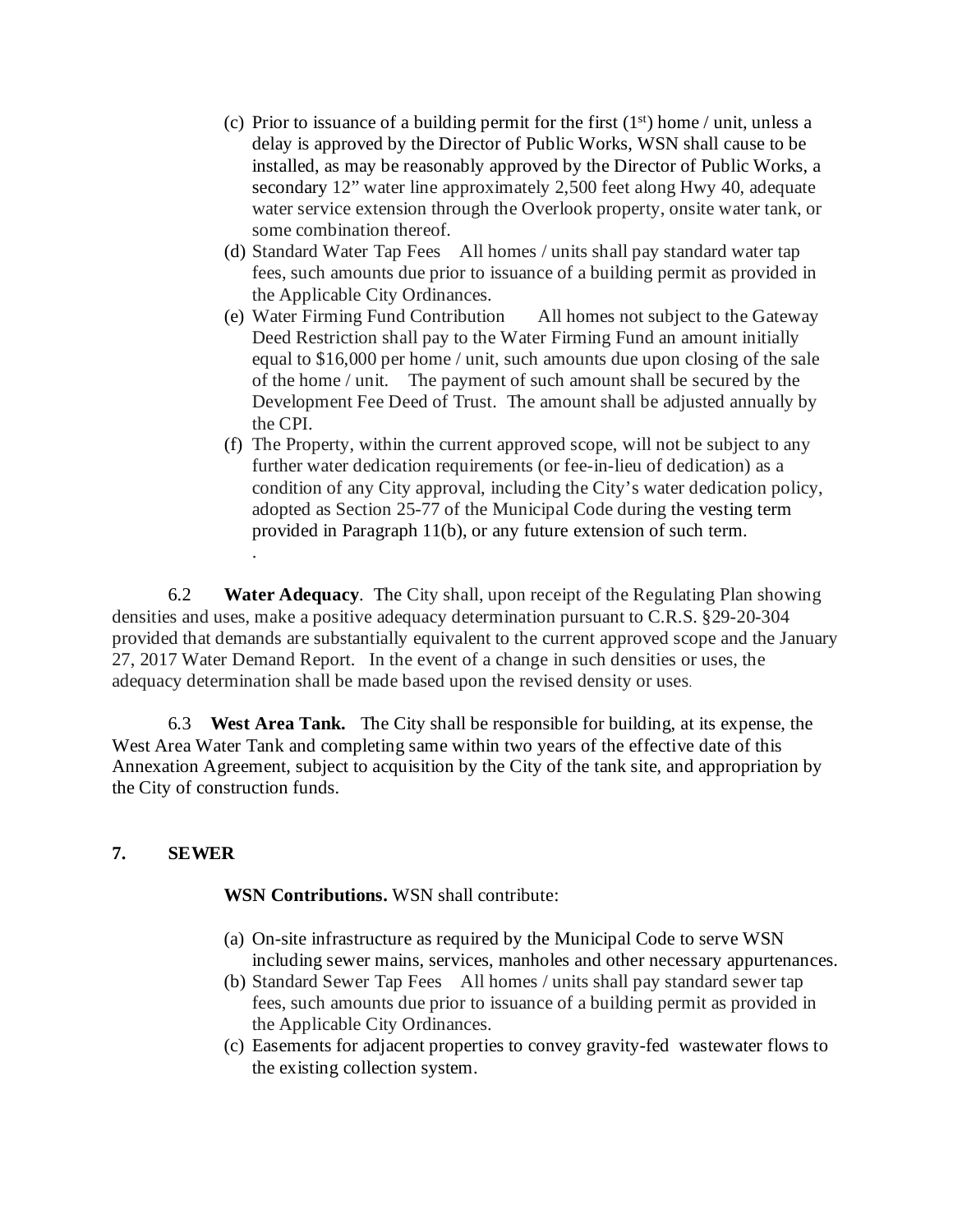(d) The Property will not be subject to any further sewer related payments as a condition of any City approval during the vesting term provided in Paragraph 11(b), or any future extension of such term. .

## **8. PARKS, OPEN SPACE AND TRAILS.**.

The WSN shall contribute:

- (a) Gateway, Slate Creek and Emerald POST program: See Exhibit H, West Steamboat Neighborhoods POST Program.
- (b) POST amenities would be phased accordingly with the development of each neighborhood, and as the Community Development Code requires.
- (c) POST amenities would be owned and maintained by the HOA; however, the City would be given an easement allowing such POST amenities to be used by the public subject to such rules as may be reasonably established by the HOA, which shall be equally applicable to the general public and owners of property in the WSN.
- (d) During the development review process, WSN shall meet Applicable City Ordinances related to natural resource protection to the extent practicable or as permissible through the authorities having jurisdiction.

# **9. SUSTAINABILITY.**

- (a) The homes shall be Energy Star Certified, or an equivalent nationallyrecognized certification at the time of construction. LEED certification will not be required for any developments within WSN, however, such certification will be encouraged.
- (b) WSN will explore and innovate with respect to energy conservation, solar orientation, passive solar gain, compact and efficient building envelopes, recycling through construction, indoor air quality, and increased insulation.
- (c) WSN will, over the life of the project, investigate and, where feasible, implement new smart home and construction practice technologies, and solar garden and geothermal technologies
- (d) WSN will encourage the exploration of living classroom along Slate Creek riparian zone, for safe, hands-on scientific exploration.

## **10. ROADS AND TRANSIT.** WSN shall contribute:

(a) Funds for Public Works Capital Costs Prior to issuance of a building permit for the one hundred ninety-ninth (199th) home / unit, unless a delay is approved by the Director of Public Works, WSN shall pay the City its fair share of \$810,000 to be used for the purchase of new snow removal equipment to be used on the Property and other parts of the City, such equipment consisting of: motor grader; sand truck; front-end loader and cold equipment storage. "Fair Share" shall be determined by the Director of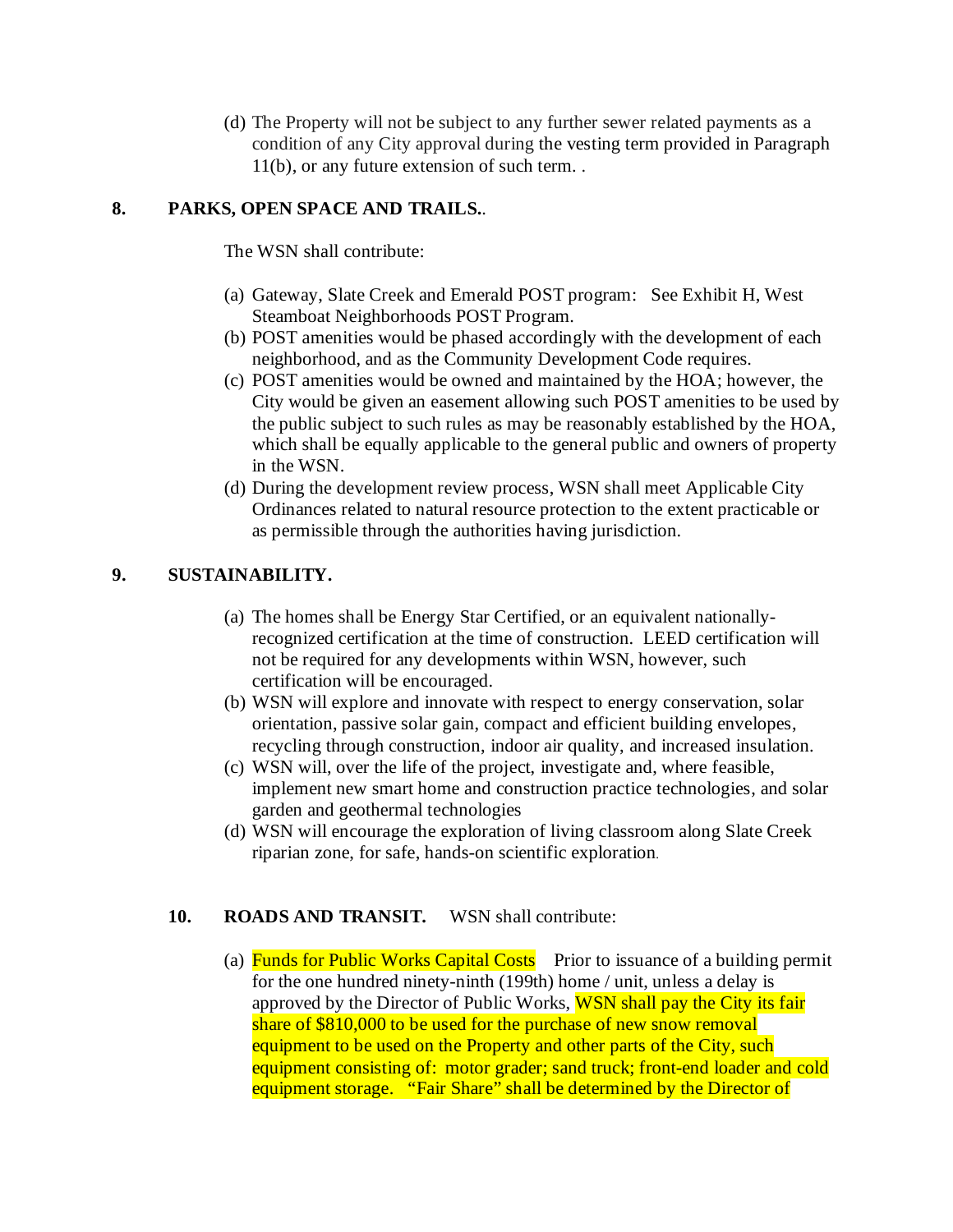Public Works based upon a ratio where the denominator is the sum of approved, unrestricted market units / lots in Sunlight, Overlook and West Steamboat Neighborhoods and the numerator is the number of approved, unrestricted market units / lots in West Steamboat Neighborhoods.

- (b) WSN shall cause to be constructed Hwy 40 and Slate Creek Road intersection improvements as required by CDOT based on their access requirements.
- (c) Secondary Access Prior to issuance of a building permit for the thirty-first (31st) home / unit, , WSN shall cause to be installed secondary emergency access either connecting to Gloria Gossard Parkway or such other location approved by the Fire Chief.
- *(d)* Transportation Firming Fund All homes not subject to the Gateway Deed Restriction shall pay to the Transportation Firming Fund an amount initially equal to \$9,500, such amounts due upon closing of the sale of the home / unit with such amount allocated to offsite transportation improvements. The payment of such amount shall be secured by the Development Fee Deed of Trust. The amount shall be adjusted annually by the CPI..
- (e) . This obligation shall survive the construction by CDOT or the City of any or all of the offsite transportation or Core Trail improvements.
- (f) WSN shall contribute normal and customary easements for transit stops and turnarounds.
- (g) The Property will not be subject to any further road and transit related payments as a condition of any City approval during the vesting term provided in Paragraph 11(b), or any future extension of such term.

#### **11. VESTED PROPERTY RIGHTS**

- (a) **Vested Property Rights** The City will approve the creation of vested property rights for the Property pursuant to the Vested Property Rights Act, C.R.S. §24-68-101 et seq. In the event of conflict between this Agreement and the Vested Property Rights Statute or Municipal Code, this Agreement shall prevail. In recognition of the size of the development contemplated under this Agreement, the substantial investment and time required to complete the development, the potential for phases of the development and the possible impact of economic cycles and varying market conditions during the course of the development, WSN and the City agree that vested property rights are approved under the following conditions: the rights to be vested shall extend only to the permitted uses and densities set forth in the zone districts adopted and approved by the City as described in Paragraph 3 and to the public land dedication, infrastructure, financing, exactions, deed restricted housing and other requirements set forth in this Agreement.
- (b) **Vesting Term** The term of vesting shall be ten (10) years commencing upon the date of recording the Annexation Ordinance and Map. An additional ten (10) years upon issuance of the one hundred eight (108th) deed restricted home / unit certificate of occupancy, for a total of twenty (20) years.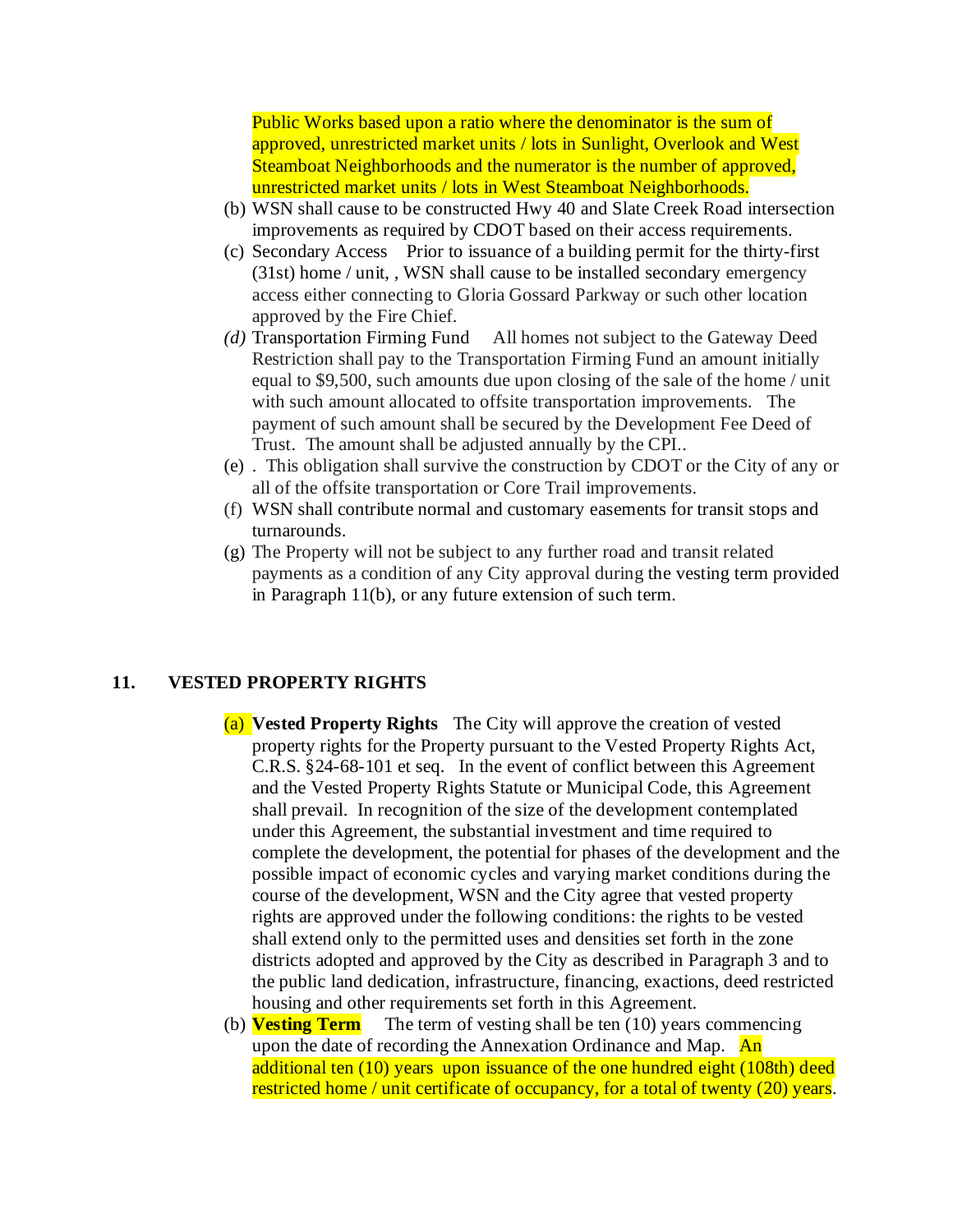(c) **Site-Specific Development Plans** WSN and the City agree that the Regulating Plan constitute an approved "site specific development plan" as defined in the Vested Property Rights Statute, and that pursuant thereto, WSN and its successors and assigns shall have vested rights to undertake and complete the development and use of the Property under the terms and conditions thereof during the vesting term established in Paragraph (b) above.

**12. ANNEXATION CONTINGENCIES**. City and WSN agree that the annexation of the Property and the effectiveness of this Agreement are contingent upon the occurrence of all of the following events, and the annexation and this Agreement shall be effective on the date on which the last of the following events occurs: (a) final approval of this agreement and the Annexation Ordinance; and b) WSN has purchased and is the owner of the Property. Provided, however, that, if all of the foregoing events have not occurred on or before one year from the date hereof, then this Agreement shall be null and void and of no further force or effect.

**13. MORATORIA, GROWTH CONTROL, AFFORDABLE HOUSING AND/OR INCLUSIONARY ZONING MEASURES** No development moratorium or growth control limitation shall be applied against the Property unless the same is applied throughout the City generally, and which does not, in its structure or application, have a disproportionate impact upon the Property as compared to other properties. For example, but not by way of limitation, a moratorium or growth control limitation on processing of building permits to ten percent (10%) of approved units per year, which would restrict a development with 100 approved units to 10 building permits per year, and the Property (assuming for this example only, 450 approved homes / units) to 45 building permits per year, would not be disproportionately applied to the Property, as the impact of the moratorium is equally felt as a percentage of total approved units**.**  In addition, beyond the commitments in this Agreement, WSN shall not be subject to any further affordable housing contributions and/or assessments, including but not limited to, affordable housing contributions, inclusionary zoning or other similar ordinance or rule intended to address the City's housing problem.

# **14. MISCELLANEOUS**.

14.1 **Effective Date**. This Agreement is contingent upon the City approval of the annexation and shall become effective as provided for in Paragraph 12.

14.2 **Parties' Authority**. The City and WSN represent that each has the authority to enter into this Agreement according to applicable Colorado law and the City's Home Rule Charter and Ordinances, and each represents that the terms and conditions hereof are not in violation of any agreement previously entered into by such party. This Agreement shall not become effective until a resolution or other necessary authorizations for the execution of the Agreement are effective.

14.3 **Recording**. This Agreement shall be recorded in the Routt County Clerk and Recorder's Office in order to put prospective purchasers of the Property or other interested parties on notice as to the terms and conditions contained herein.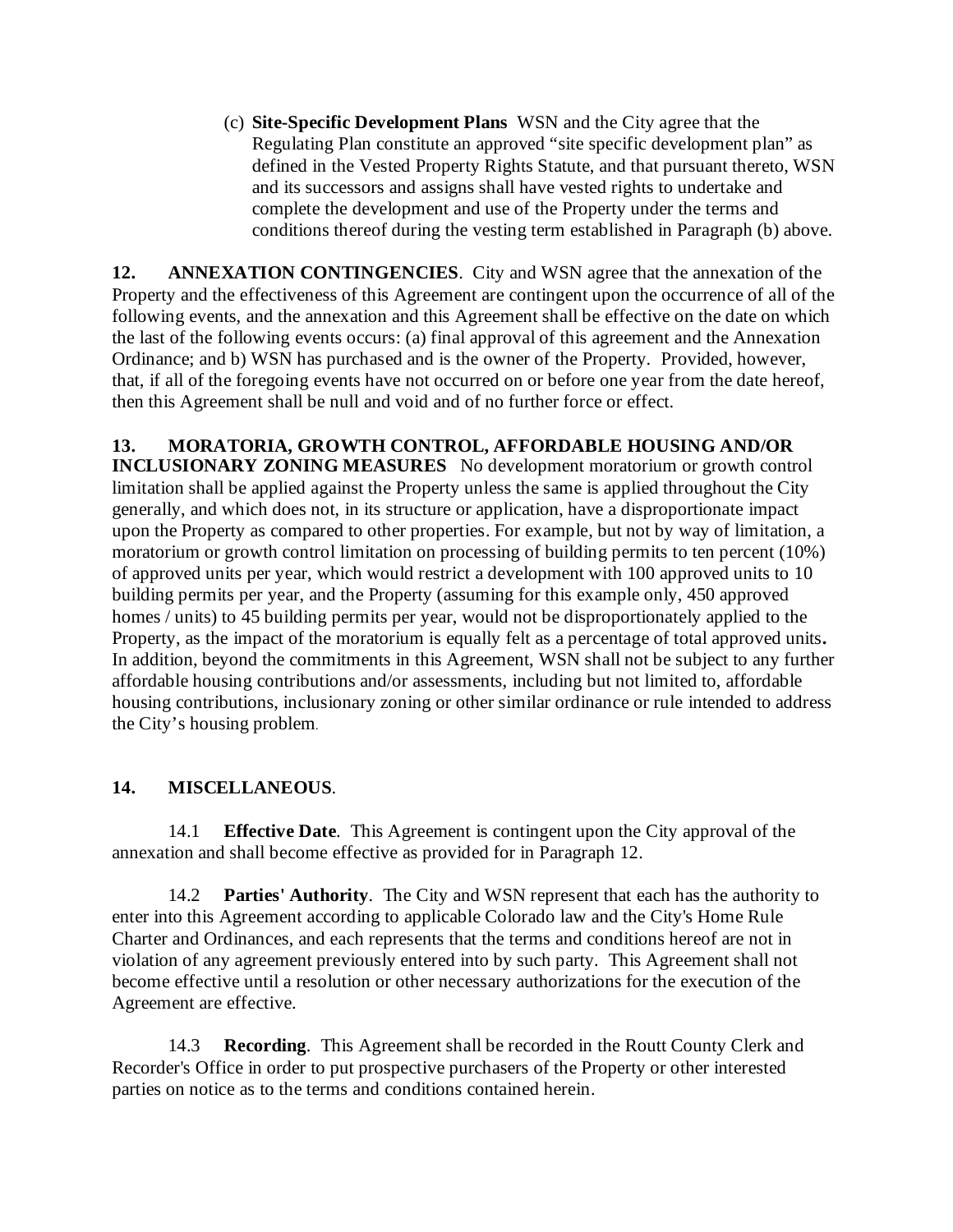14.4 **Entire Agreement**. This Agreement and the exhibits hereto represent the entire understanding between the parties, and no other agreement concerning the Property, oral or written, made prior to the date of this Agreement, which conflicts with the terms of this Agreement shall be valid as between the parties.

14.5 **Modification**. This Agreement shall not be modified except in writing executed by all parties hereto.

14.6 **Additional Remedies**. If at any time any material part hereof has been breached by WSN, the City may, in addition to other remedies, withhold approval of any or all building or other permits applied for by WSN on its Property, or withhold issuance of certificates of occupancy, until the breach or breaches has or have been cured.

14.7 **Binding Effect**. The agreements and covenants as set forth herein shall be binding upon WSN, its successors and assigns, and all persons who may hereafter acquire an interest in the Property, or any part thereof.

14.8 **Severability**. In case one or more of the provisions contained in this Agreement shall be invalid, illegal or unenforceable in any respect, the validity, legality and enforceability of the remaining provisions of this Agreement shall not in any way be affected or impaired thereby.

14.9 **Incorporation of Exhibits.** Exhibits A through I, inclusive, which are attached hereto, are incorporated herein by reference.

14.10 **Attorney's Fees**. If any action is brought in a court of law by either party to this Agreement concerning the enforcement, interpretation or construction of this Agreement, the prevailing party, either at trial or upon appeal, shall be entitled to reasonable attorney's fees, as well as costs, including expert witness' fees, incurred in the prosecution or defense of such action.

14.11 **Notices**. Any notices required or permitted hereunder shall be sufficient if personally delivered or if sent by certified mail, return receipt requested, addressed as follows:

If City:

Dan Foote City Attorney City of Steamboat Springs 137 10th St. Steamboat Springs, CO 80487

With A Copy (Which Shall Not Constitute Notice) To: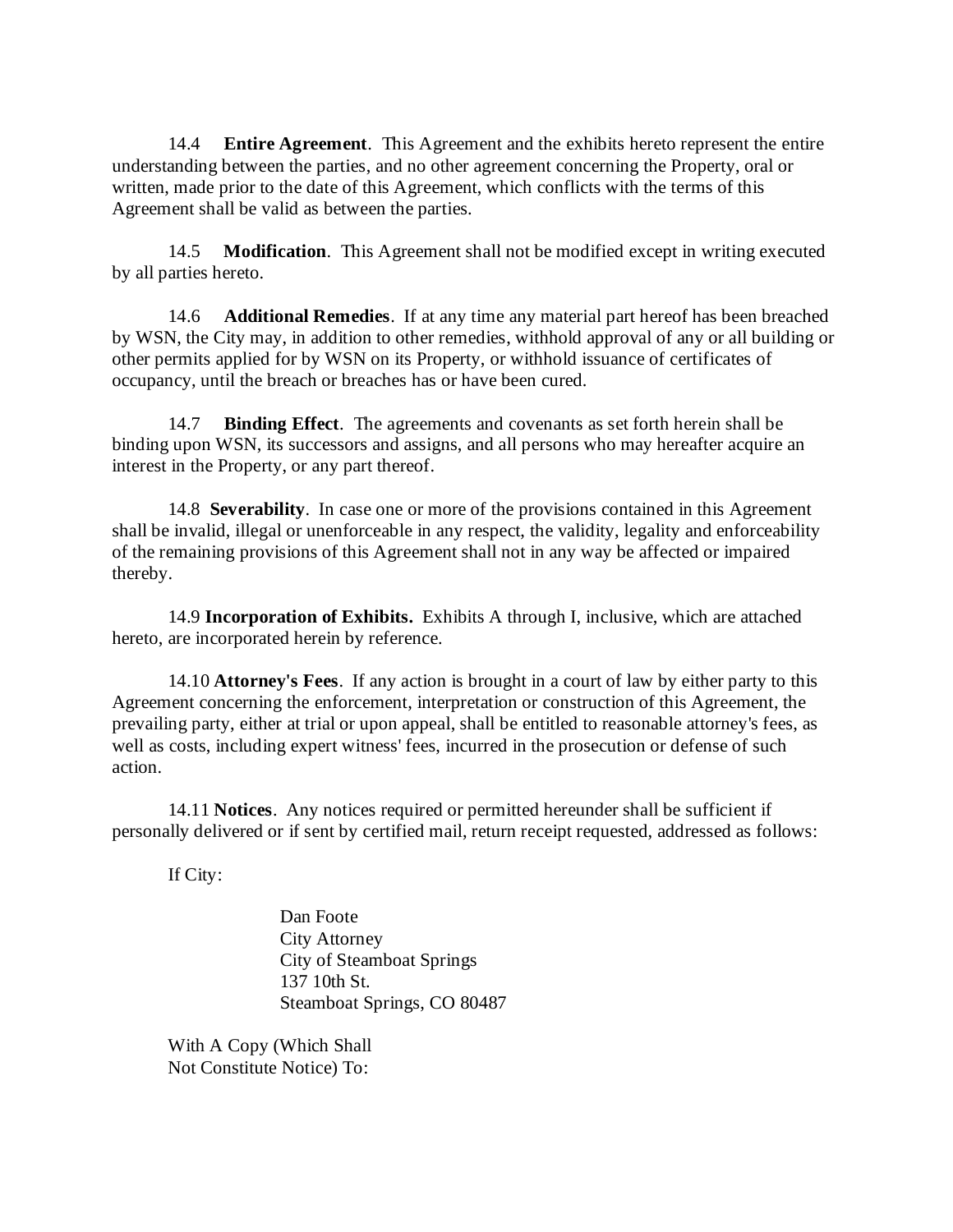Gary Suitor City Manager City of Steamboat Springs 137 10th St. Steamboat Springs, CO 80487

If To WSN:

West Steamboat Neighborhoods, LLC 777 Pearl Street, Suite 200 Boulder, CO 80302 Attn: David G. O'Neil

With A Copy (Which Shall Not Constitute Notice) To:

> Rich Nehls Packard Dierking 2595 Canyon Blvd., Suite 200, Boulder, CO 80302

Notices mailed in accordance with the provisions of this Paragraph shall be deemed to have been given on the 2nd day following mailing. Notices personally delivered shall be deemed to have been given upon delivery. Nothing herein shall prohibit the giving of notice in the manner provided for in the Colorado Rules of Civil Procedure for service of civil process

14.12 **Waiver**.The failure of either party to exercise any of its rights under this Agreement shall not be a waiver of those rights. A party waives only those rights specified in writing and signed by either party waiving such rights.

14.13 **Applicable Law**. This Agreement shall be interpreted in all respects in accordance with the laws of the State of Colorado.

14.14 **Counterparts**. This Agreement may be executed in several counterparts and/or signature pages and all counterparts and signature pages so executed shall constitute one agreement binding on all parties hereto, notwithstanding that all the parties are not signatories to the original or the same counterpart or signature page.

14.15 **Paragraph Headings**. Paragraph headings are inserted for convenience only and in no way limit or define the interpretation to be placed upon this Agreement.

14.16 **Terminology**. Wherever applicable, the pronouns in this Agreement designating the masculine or neuter shall equally apply to the feminine, neuter and masculine genders.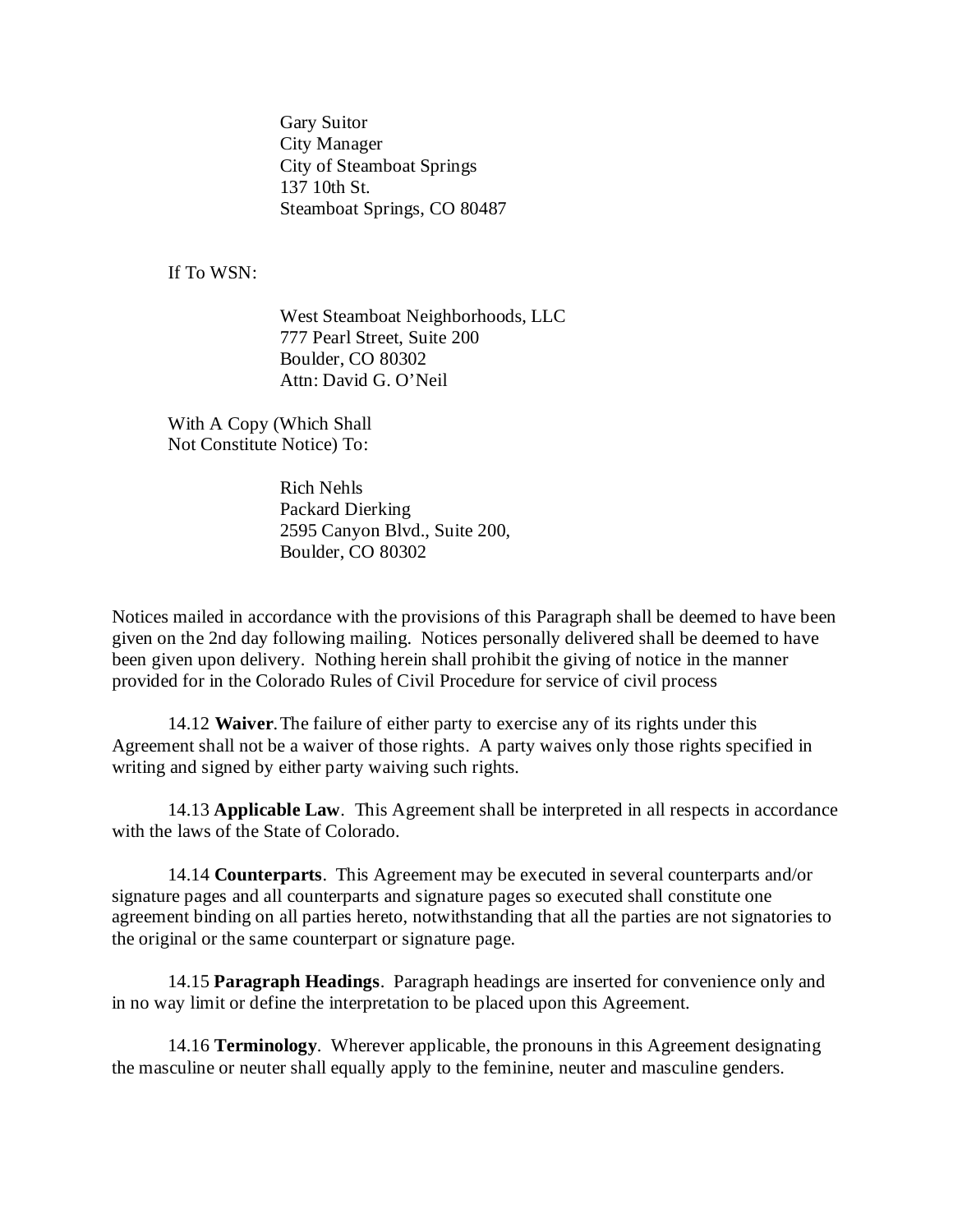Furthermore, wherever applicable within this Agreement, the singular shall include the plural, and the plural shall include the singular.

IN WITNESS WHEREOF, the parties have executed this Agreement the date first written above.

CITY OF STEAMBOAT SPRINGS, a Colorado municipal corporation

 $\mathbf{B}$ y Gary Suiter, City Manager

ATTEST

\_\_\_\_\_\_\_\_\_\_\_\_\_\_\_\_\_\_\_\_\_\_\_\_ City Clerk

> WEST STEAMBOAT NEIGHBORHOODS, LLC, a Colorado limited liability company

By:\_\_\_\_\_\_\_\_\_\_\_\_\_\_\_\_\_\_\_\_\_\_\_\_\_\_\_\_\_\_\_\_ David G. O'Neil, Manager

STATE OF COLORADO ) ) ss. COUNTY OF ROUTT (1)

The foregoing instrument was acknowledged before me this \_\_\_\_\_ day of 2018, by Gary Suiter, as City Manager, Steamboat Springs, a Colorado municipal corporation

WITNESS my hand and official seal. My commission expires:  $\frac{1}{2}$  \_\_\_\_\_\_\_\_\_\_\_\_\_\_\_\_\_\_\_\_\_\_\_\_\_\_\_\_\_\_\_.

> \_\_\_\_\_\_\_\_\_\_\_\_\_\_\_\_\_\_\_\_\_\_\_\_\_\_\_\_\_\_\_\_\_\_\_ Notary Public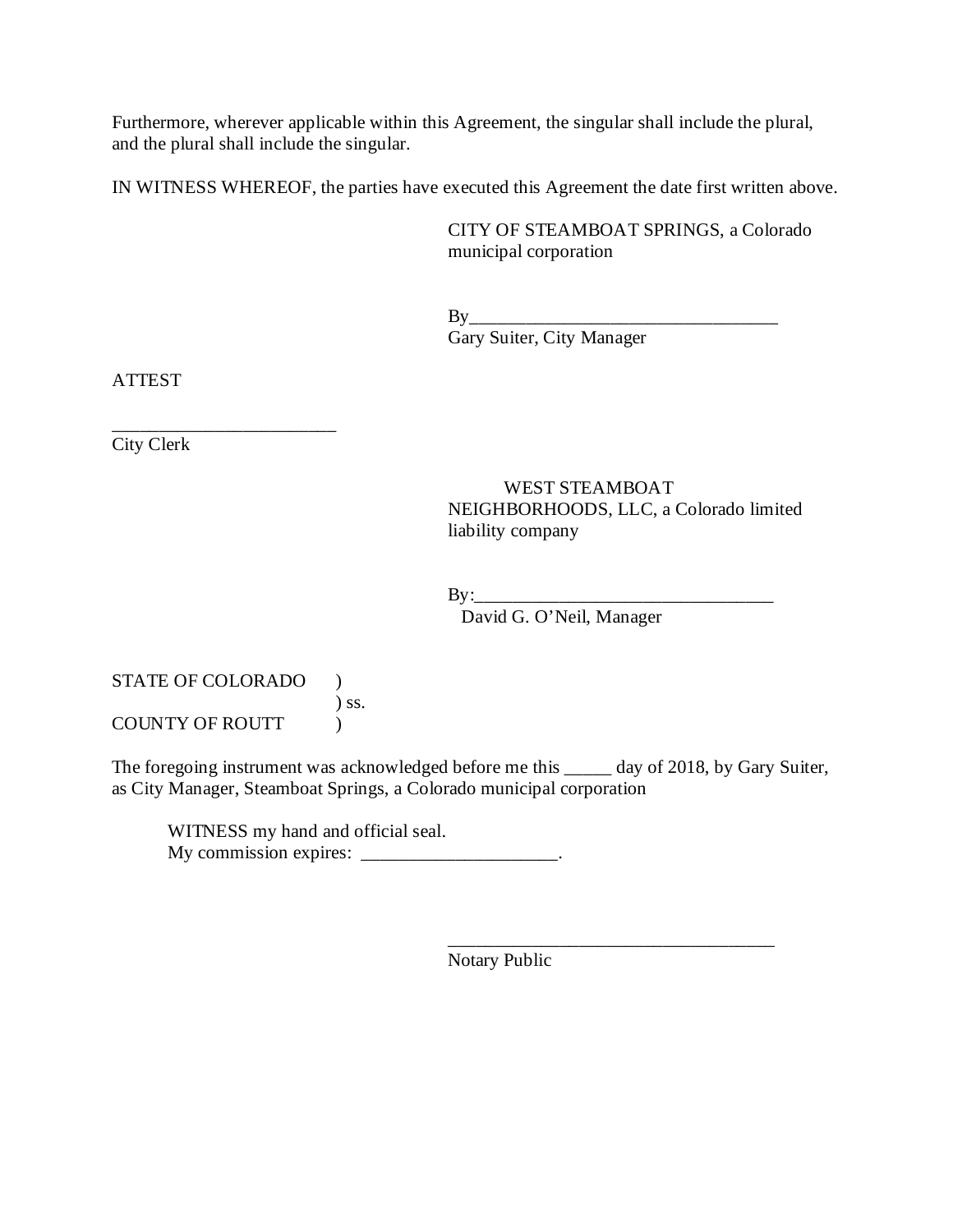STATE OF COLORADO ) ) ss. COUNTY OF \_\_\_\_\_\_\_ )

The foregoing instrument was acknowledged before me this \_\_\_\_\_ day of \_\_\_\_\_\_\_, 2018, by David G. O'Neil as Manager of West Steamboat Neighborhoods, LLC, a Colorado limited liability company.

WITNESS my hand and official seal.

My commission expires: \_\_\_\_\_\_\_\_\_\_\_\_\_\_\_\_\_\_\_\_.

Notary Public

\_\_\_\_\_\_\_\_\_\_\_\_\_\_\_\_\_\_\_\_\_\_\_\_\_\_\_\_\_\_\_\_\_\_\_

#### EXHIBITS:

- Exhibit A: The Property
- Exhibit B: WSN Concept Plan and Unit Mix
- Exhibit C: Gateway Deed Restriction
- Exhibit D: Gateway Unit Mix
- Exhibit E: Yampa Valley Housing Authority Contribution Agreement
- Exhibit F: Real Estate Transfer Assessment
- Exhibit G: Steamboat 700 Form-Based Code, Chapter 6, Street and Circulation Standards
- Exhibit H: WSN POST Program
- Exhibit I: Development Fee Deed of Trust